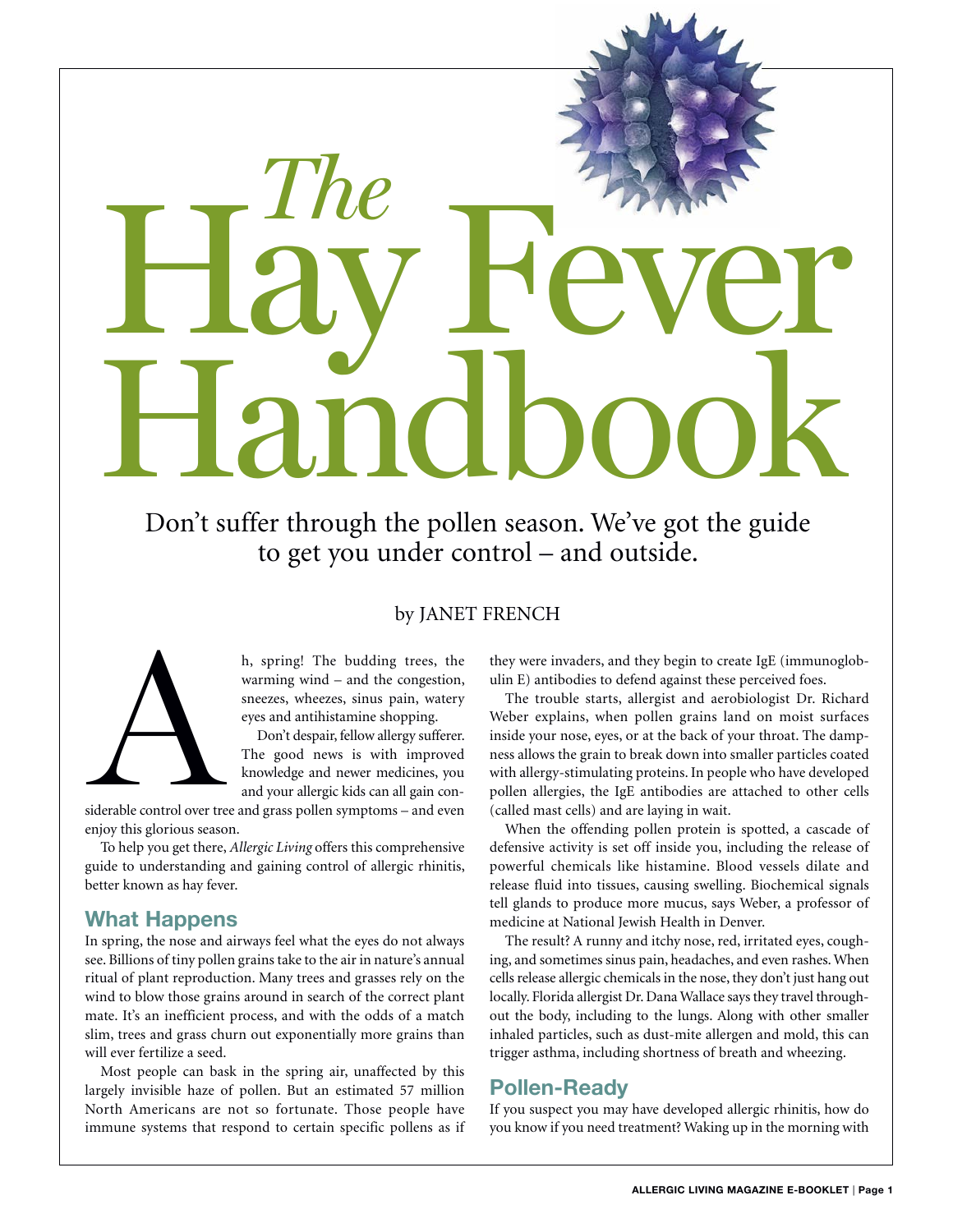

# **How pollen makes us sneeze and wheeze**



a partially blocked nose is a call to action, says Dr. Paul Keith, an allergy and immunology professor at McMaster University in Hamilton, Canada. It may not bother you that much, but it could be a sign of more intense congestion to come.

"People often put up with those symptoms," he says. "They've accepted they're congested every morning, and don't treat them. Then they get in the season and they're much worse."

With a known history of allergies, you'll want to visit your family doctor or allergist in advance of the season to fine-tune your treatment plan before pollen is permeating the air. If you're really bothered by symptoms, you may be a good candidate for the long-term relief of immunotherapy. With asthma, you should have an action plan that addresses pollen season, which you've worked out with a health professional. It will often say to ramp up inhaled corticosteroids a few weeks in advance of pollination.

Avoidance is also a strategy. While evading a substance that's everywhere seems impossible, there are effective ways to do it.

Pollen is tougher to avoid when out and about, so Wallace advises patients to stay inside during peak pollination times, which are in the morning between about 5 and 10 a.m., and again near dusk. This is more challenging in southern climes. For instance, where Wallace practices in Fort Lauderdale, grass pollen season runs 11 months of the year. If sinus pressure and pain dogs you, she suggests trying a neti pot or other sinus rinse right after you come inside.

Those who want to gain the upper hand on hay fever symptoms are smart to make plans according to the weather forecast. Pollen counts are usually highest on warm, sunny and dry days. Humid and rainy conditions are the friend of the allergy-prone: Weber says that moisture appears to weigh down the pollen, so it can't easily ride on the wind. For the most reliable pollen forecasting, look up the National Allergy Bureau counts at www.aaaai.org.

Interestingly, researchers have even found that humidity causes pollen-releasing structures in tree flowers to close. "The plant seems to understand it's not effective to be releasing a lot of pollen in rainy conditions," Weber says.

How wind affects your symptoms depends on where you live. If you're landlocked and surrounded by grasses and trees, no wind is good wind. If you're next to the ocean, pollen counts tend to be lower when the wind is blowing off the water.

# **Slyer Symptoms**

In addition to some of the more obvious airways symptoms, did you know sleep deprivation, fatigue, irritability, hearing loss, sore throat, and even a lackluster sex life can all be attributed to seasonal allergies?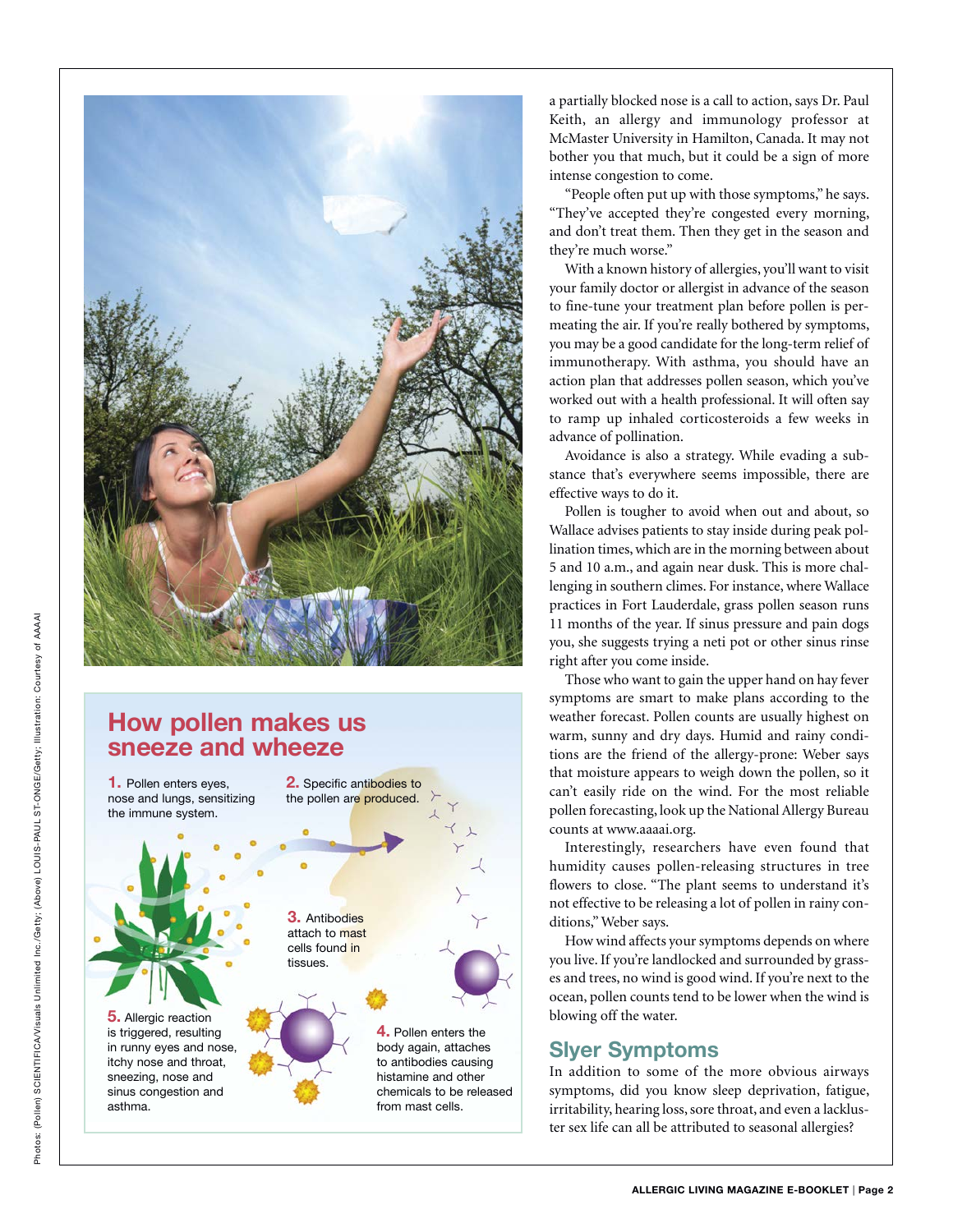**Draggy Days:** When pollen's at its pinnacle, patients with poorly controlled symptoms aren't sleeping well, and Wallace says that can make them dysfunctional during the day. After waking again and again to blow their noses, or snuffling themselves out of slumber, most adults power through the workday because they can't afford to miss it.

"They probably are about 50 percent productive on those days, constantly blowing their nose, sneezing, having nasal congestion and feeling very fatigued," Wallace says. "When I question my patients, they don't realize that it's the allergies having such a huge impact on their quality of life."

**Sex Life:** It makes sense, then, that people whose symptoms are

under control have more active sex lives. There's even some research showing the better your sense of smell (which is interrupted by a stuffed nose), the more you're loving the lovin'.

**Food Combo Pack:** Thanks to pollen's intricate link with oral allergy syndrome (also called pollen-food allergy syndrome), some people with pollen allergies experience a cross-reaction when eating foods that contain similar proteins. So, a person allergic to birch trees may experience an itchy and swollen tongue and lips when eating an apple or a carrot – since the proteins "look" the same to the immune system.

While cross-reactivity is often year-round, it can be heightened when pollen's at its peak. Take 7-year-old Sabrina Staats – she has

# **KNOW YOUR POLLEN CULPRITS**

Not sure what you're react-<br>ing to? An allergist will us<br>skin-prick tests, blood tes<br>and a history of your symptoms to ing to? An allergist will use skin-prick tests, blood tests and a history of your symptoms to confirm your allergies. It's helpful to know since different plants pollinate at different times, depending on where you live.

Allergy shots and other immunotherapies that could reduce or eliminate your symptoms are also specific to each allergen.

If the weepy eyes and itchy nose are dragging on for months each spring, you could be allergic to both trees and grass. In much of North America, trees begin releasing pollen from March or April. Grasses usually don't begin churning it out until May, and it often lasts into July. (The season is longer in more temperate climates.)

What trees are likely to bother you varies a lot across the nation.

**Pacific Northwest:** Red alder is the major offender. Juniper, Cedar, poplar, birch, and Garry oak are also triggers.

**Colorado:** Juniper, poplar, cottonwood, aspen, elm, maple, alder, oak, and lodgepole pine are the big players.



**California:** Eucalyptus, silver wattle, almond, casuarinas, camphor, Japanese cedar, cypress, and box elder all thrive on the coast.

**Texas and Oklahoma:** Mountain cedar (a species of juniper) is a legendary irritant in these parts. The eastern red-cedar, ash, elm, and box elder are other culprits.

**Arizona:** Surprise – some desert ragweeds pollinate in the spring rather than fall.

**Midwest/Prairies:** Oak, birch, walnut, mulberry, cottonwood, aspen and box elder are repeat offenders.

**Northeast:** Oak, birch, pine, juniper, elm, maple, sweetgum, cottonwood, and mulberry trees are problematic.

**U.S. Southeast:** Add to the mix of cedar, oak, elm and juniper, the heat-loving olive, the palm tree, and Chinese pistache. Some elms pollinate in the fall, drawing out sniffle season.

Throw mold or dust-mite allergy into the mix, and it's pretty hard to tell from timing alone what's causing the problem. Molds, which thrive in moist environments, and dust mites tend to be year-round irritants.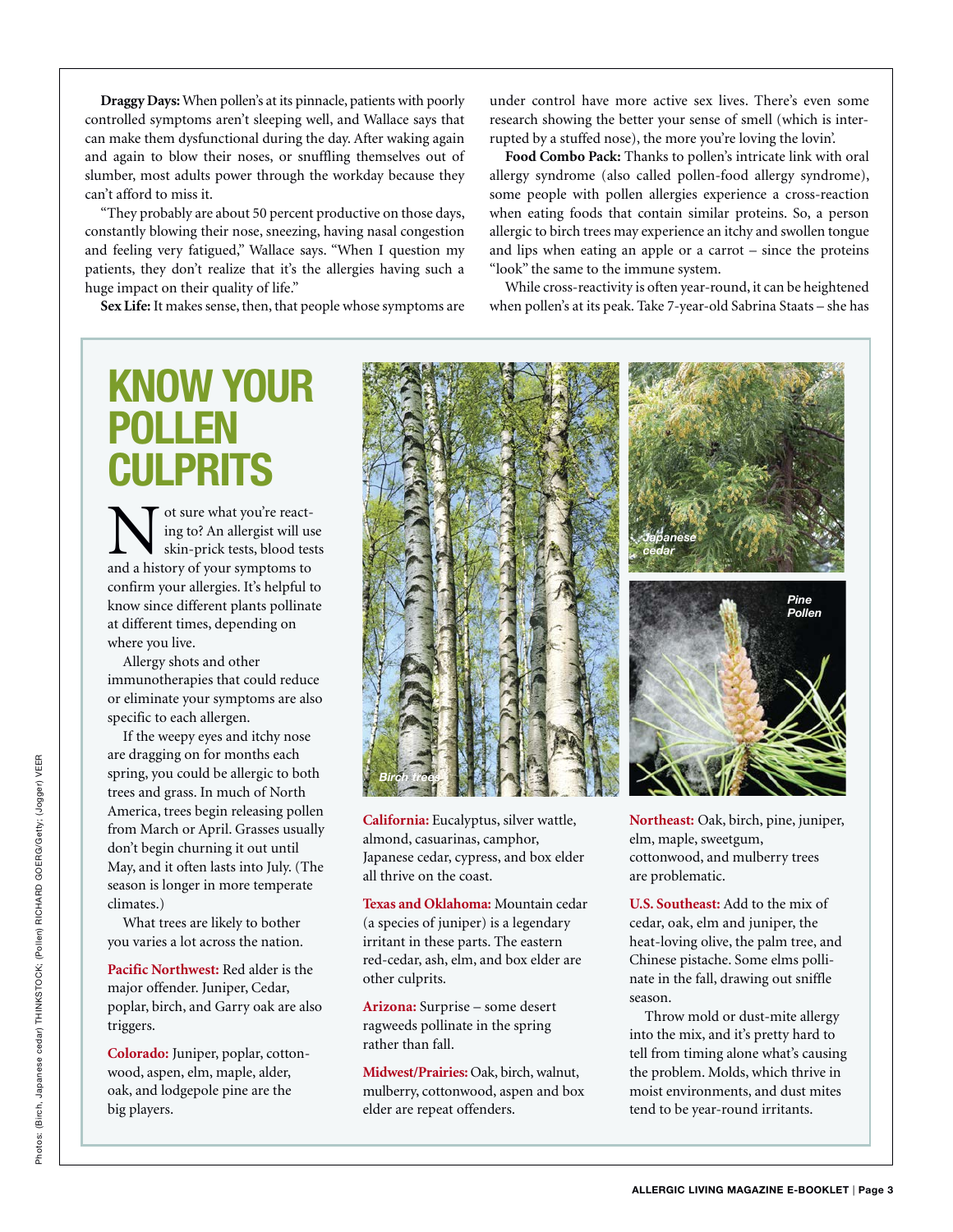oral allergy reactions to at least 23 foods, her mom Cynthia Staats says. The Virginia family has a chart on the fridge listing what foods Sabrina must avoid outright, what's safe when cooked (heat can diminish OAS-related proteins), and what's safe when raw, depending on the time of year. Foods such as watermelon, celery, avocados, and carrots almost always prompt Sabrina to develop hives, an itchy mouth, and an upset stomach. She is among those who must take extra care during pollen season.

# **Surprising Hurdles**

**Thunderstorms:** While a rainy day is often perfect for the allergic person's jog, there is an exception. Thunderstorms stir up grass pollen, while also creating perfect conditions for mold, another big allergy offender. A study from University of Georgia and Emory University revealed

a 3 percent jump in emergency room visits for asthma in Atlantaarea hospitals the day after a thunderstorm.

Weber says that such a storm creates a strong downdraft, and that stirs up the grass pollen. The turbulence knocks tiny allergencoated granules out of pollen, which are easily inhaled into the nose and lungs. "When they're released, they're little packs of dynamite."



*Allergic runners jog easily in rain, but not thunderstorms.*

**• Smog-Pollen Stew:** In cities, smog can power up pollen's allergenic punch. Pollen in combination with the by-products of diesel exhaust, tobacco smoke, and other airborne particles up the allergic ante. It's no surprise, then, that numerous studies now show higher rates of asthma among children who live close to major roadways.

**• Male of the Species:** In a wellintentioned move to provide a shady canopy that doesn't leave a big mess of dead flowers and seeds on street, many cities have opted to plant mostly male trees. What they spew out instead are clouds of pollen. Some enlightened cities like Albuquerque and Phoenix have since created "pollen control ordinances" that prohibit residents from planting some of the more aggravating trees, such as Cypress and Mulberry.

With so many allergy enablers floating around, it's no wonder asthma can be tricky to control during pollen season. A warning sign your asthma may be flaring in hay fever season is wheezing and shortness of breath when exercising. Also, if you keep waking up in the night short of breath, it's time to see your allergist or pulmonary specialist.

# **[Stay In the Know](https://allergicliving.com/get-allergic-living/?mod=home&act=US)  on Allergies!**

If you found this article helpful, you'll definitely enjoy *Allergic Living* magazine.

Our quarterly publication offers:

- Insightful articles on parenting, school and traveling with allergies and asthma.
- The lastest research news Ask the Allergy Experts
- Superb Top 8-free and gluten-free recipes Allergy-friendly product finds

# **Subscribe Today at Allergicliving.com**